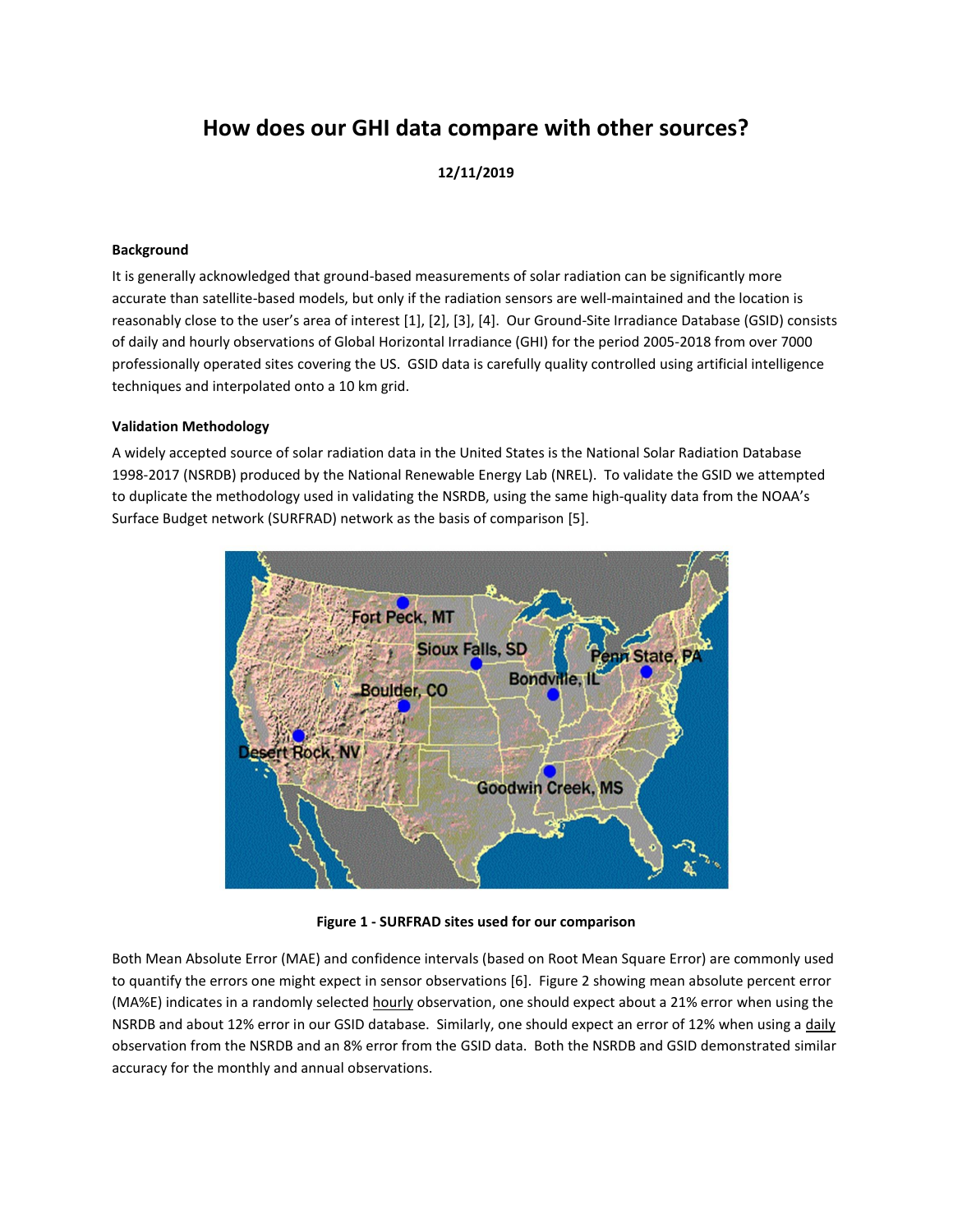

**Figure 2 – Mean observation errors (%) for the MSRDB and the GSID database**



**Figure 3 – Mean Bias errors (%) for the MSRDB and the GSID database**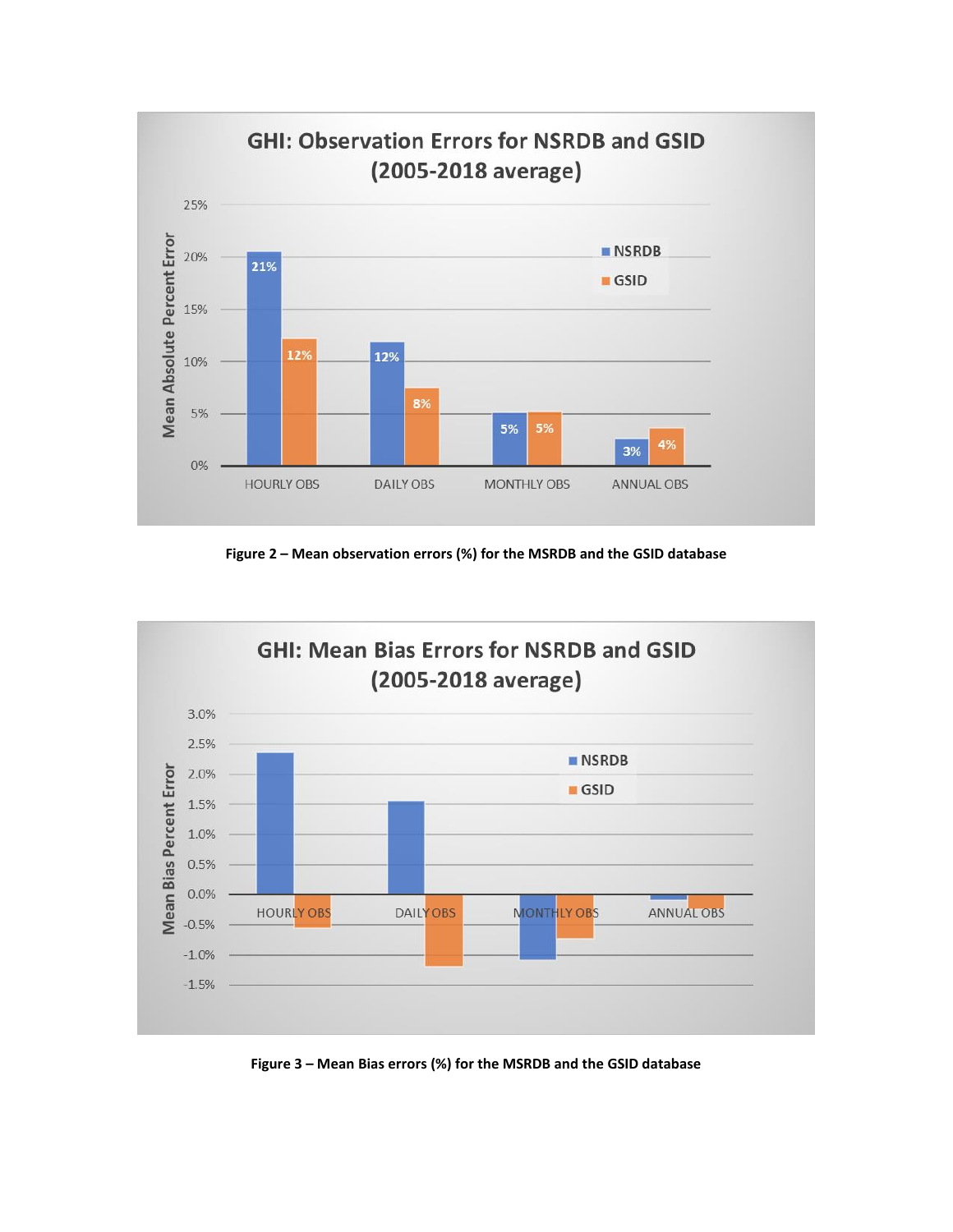A plot of measurement uncertainty at 95% confidence (Figure 4) shows similar results based on the root mean square percent errors (RSM%E) and Mean Bias Percent Error (MB%E). Our GSID has roughly half the expected percent error for hourly and daily observations, and is comparable in accuracy for monthly and annual values. We found that the annual and monthly uncertainties in our analysis are very close to those reported by NREL in their validation of the NSRDB [4]. However, the hourly and daily uncertainties for the NSRDB relative to SURFRAD are significantly higher in our study than those reported by NREL in their analysis. To reduce skewing of the full-day results from high percent errors under low-light conditions (typically dusk and dawn when there is little solar production of interest), we included only hourly observations where GHI was greater than 50 W/m2. The difference in the reported hourly uncertainty could be explained if NREL used a higher threshold in their validation, however this would not affect the daily uncertainty shown.



**Figure 4 – Overall uncertainty (%) at the 95% confidence interval for the NSRDB and the GSID**

## **Conclusion**

Our Ground-Site Irradiance Database was compared with scientific-quality SURFRAD data for daily, hourly, and monthly intervals for 2005-2018. The same comparison was made using NREL's National Solar Radiation Database, which is derived from satellite data. The satellite data had slightly less Mean Absolute Percent Error on the annual intervals. For monthly intervals, the satellite and measured data were close to the same. At daily intervals, our measured data showed half the error of the satellite data. The average Mean Absolute Percent Error for hourly observations was 12% for measured data and 21% for the satellite data.